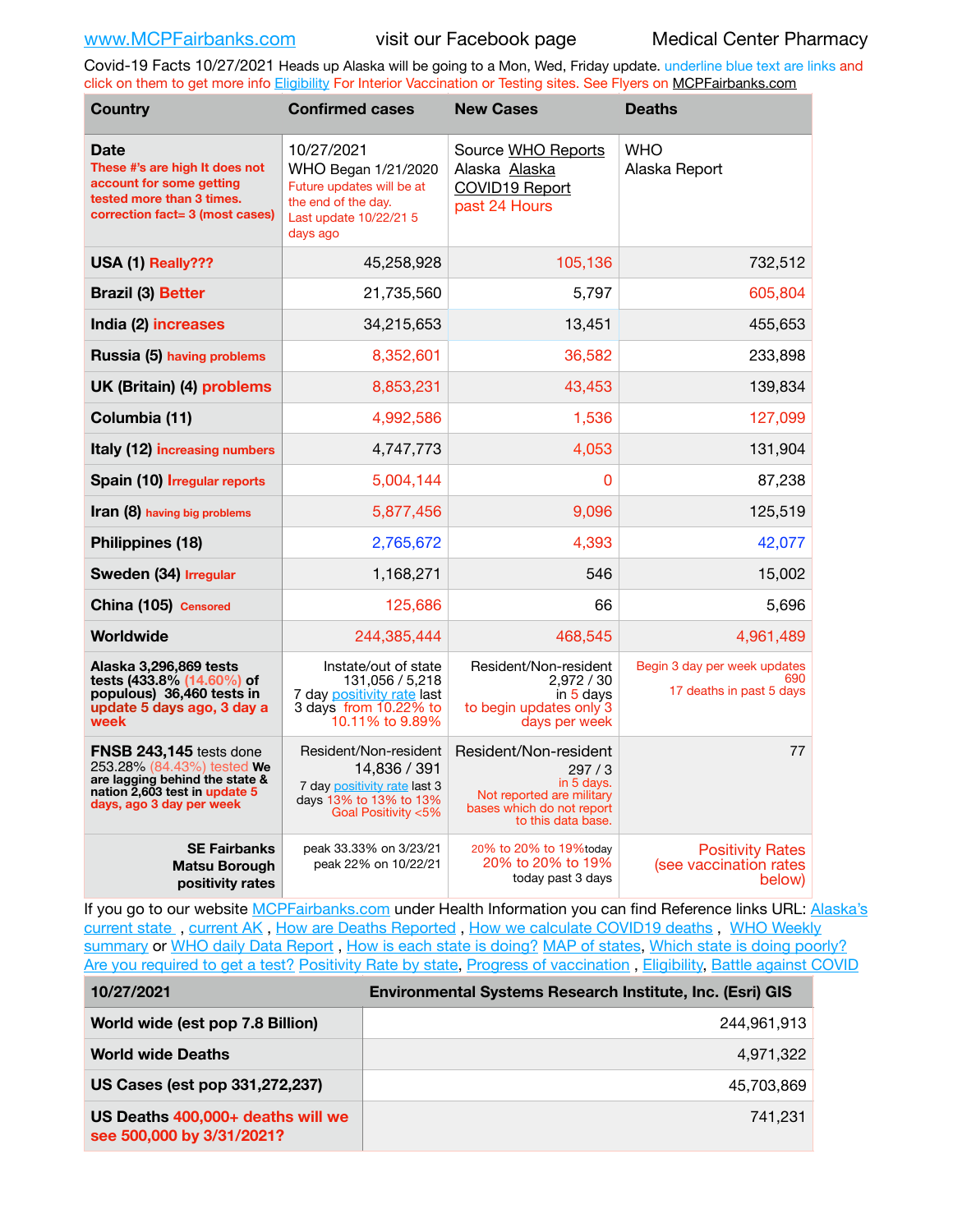## Impact of COVID-19 on the US Healthcare system

Estimated US Population 331.3 million 276.16% (92.05%) have been tested (914.1 million tests have been run) Estimated 5% of US population will test positive for Covid-19 16.56 million (currently 45.7 Million (13.81%) of population tested positive vs Alaska (17.24%) we have currently tested an est. 914.1 million based on 45.7 mill that have tested positive discount some of these numbers by 67% to account for multiple testing of same person.

If 8% will require hospitalization of the 16.56 million positive cases, we would need 1.325 million beds. Estimated by the American Hospital Association there are 800,000 staffed beds available.

The US has 2.8 hospital beds per 1000 our needs could be 56, China had 4.3, Italy 3.2, South Korea 12.3

The USNS Mercy and Comfort added 2,000 staffed beds, not ICU Of these estimated to be admitted to ICU 860,000. to ICU beds The US has 16,000 ICU beds we have 68,000-85,000 beds

US could need 299,000 beds with ventilators  $\leq 16,000$  ventilators

 The Needs

**Summation:** Estimated needs could be 1.325 million hospitalized beds for just COVID-19 patients alone. If positives represents 5% of test run, then approximately 914.1 million have been tested, we have no idea how many tests have been run or how many multiple tests conducted on the same person, resulting in 45.7 million positive tests run with 741,231 total deaths with 6,081 deaths in the past 5 days, ave 5,099/day. In AK, with 131,056 positive cases 17.24% of Alaska, 2,754 hospitalizations, and 690 deaths. Hospitalization rate is 2.10% of those that test positive, Death Rate 0.51% overall or 25.05% of those hospitalized. Those >60 y/o represent 15% of positive cases, yet represent 80% of deaths. 808,894 vaccines given equal approximately 383,107 (50.41%) completed series and 425,787 (56.02%) vaccinated once of population.

Normal ICU stay 5-7 days, estimated ICU stay for COVID-19 2-3 weeks and they could tie up a ventilator for that length of time also, helping only 1/3 as many patients.

This is why we need to flatten the curve by social spacing and only essential travel.

Expected Death (these are just estimates based on other countries) if 5% of the US Population (16.56 million) test positive we are now at 29.137 million positive (8.8%) and if

1% die = 165,600 people

2% die = 311,200 people

3% die = 496,800 people

6% die = 993,600 people obviously we have passed the 1.325 million positive cases we are at 38.176465 million so if 5% of the US population (16.56 million) test positive and 6% of those die = 993,600 deaths if no vaccine, or if 3.09% (511,704) will die, but we are 11.5% of the population, we know 1.65% die or 631,809 people. World wide death rate of positive tests actually 2.03%. The US is at 741,231 1.62% of those actually tested positive, that is 70% lower death rate than when we started in 3/2020 , started at 6%. But we are slipping Death % have gone from 1.67 to 1.82%. There are 7.8 Billion people in the world 331.3 million live in the US (4.2% of the world's population) 13.81% have tested positive. The US deaths represents 14.91% of the world's death numbers and 18.66% of worldwide confirmed cases we should be at 4.2%. Interesting the US has access to the greatest health care in the world, yet experienced 1 death of 5 deaths worldwide or 20% of the worlds death yet represent only 4.2% of the population. What are we doing wrong?

In comparison to the flu in the US.

CDC Estimates. From 2010 to 2016, the flu-related death rate was between 12,000 and 56,000, with the highest season being 2012 to 2013 and the lowest being 2011 to 2012. Most deaths are caused by complications of the flu, including pneumonia or a secondary bacterial infection of the heart or brain. or 2,000 to 9,333 per year. In 2020 in the US has 19 million cases 180,000 hospitalized and 10,000 (0.052%) have died, typically it is 2% will die, compared to 1.62% with COVID19. 276.16% (US), 433.80% (Alaska), & 253.28% (Fbks) are still too few to protect us from future outbreaks. Experts feel that we need either need people to get infected with the virus and develop antibodies or get vaccinated to create immune antibodies to protect us, that we need >65% of the population to have positive antibody tests and preferably 70-90%, one expert felt they would not feel confident til >85% were positive, to give assurance (herd immunity) in order to go without masks and social distancing. NY City seems to have the highest number at 20%. Testing is so important. Currently we are testing at 50.40 Million tests per month. At this rate to test everyone once it will take 6.51 months or over 0.67 years. To test 3 times it would take 19.52 months or almost 2 years still from now

The [Flu](https://lnks.gd/l/eyJhbGciOiJIUzI1NiJ9.eyJidWxsZXRpbl9saW5rX2lkIjoxMDMsInVyaSI6ImJwMjpjbGljayIsImJ1bGxldGluX2lkIjoiMjAyMTAyMjYuMzYwNDA3NTEiLCJ1cmwiOiJodHRwczovL3d3dy5jZGMuZ292L2ZsdS93ZWVrbHkvb3ZlcnZpZXcuaHRtIn0.ePMA_hsZ-pTnhWSyg1gHvHWYTu2XceVOt0JejxvP1WE/s/500544915/br/98428119752-l) (Influenza kills approximately 1-2% of those infected ([1.6% positivity in Alaska](http://dhss.alaska.gov/dph/Epi/id/SiteAssets/Pages/influenza/trends/Snapshot.pdf) zero deaths for flu), SARS killed 800 people total, COVID19 appears to kill 1.62% (741,231) of those that test positive (13.81% of US COVID) or 19% less deadly than the flu and seems to be more contagious. (Seems to spread more readily) [Flu](https://lnks.gd/l/eyJhbGciOiJIUzI1NiJ9.eyJidWxsZXRpbl9saW5rX2lkIjoxMDEsInVyaSI6ImJwMjpjbGljayIsImJ1bGxldGluX2lkIjoiMjAyMTAyMjYuMzYwNDA3NTEiLCJ1cmwiOiJodHRwOi8vZGhzcy5hbGFza2EuZ292L2RwaC9FcGkvaWQvUGFnZXMvaW5mbHVlbnphL2ZsdWluZm8uYXNweCJ9.oOe3nt2fww6XpsNhb4FZfmtPfPa-irGaldpkURBJhSo/s/500544915/br/98428119752-l)  [rates dropped from 300 to single digits this year](https://lnks.gd/l/eyJhbGciOiJIUzI1NiJ9.eyJidWxsZXRpbl9saW5rX2lkIjoxMDEsInVyaSI6ImJwMjpjbGljayIsImJ1bGxldGluX2lkIjoiMjAyMTAyMjYuMzYwNDA3NTEiLCJ1cmwiOiJodHRwOi8vZGhzcy5hbGFza2EuZ292L2RwaC9FcGkvaWQvUGFnZXMvaW5mbHVlbnphL2ZsdWluZm8uYXNweCJ9.oOe3nt2fww6XpsNhb4FZfmtPfPa-irGaldpkURBJhSo/s/500544915/br/98428119752-l) note the start of mask wearing impacted flu numbers. Alaska has 131,056 so far 15,133 in Fairbanks or 1 of every 9 of Alaskans, and with 77 of 690 deaths 1 in 9, the first case was transient foreign airline crew member. Interesting, the Source of Alaska's SARS-Cov2 virus originated not from East Asia by travelers or the west coast (Washington where it was first observed) , but came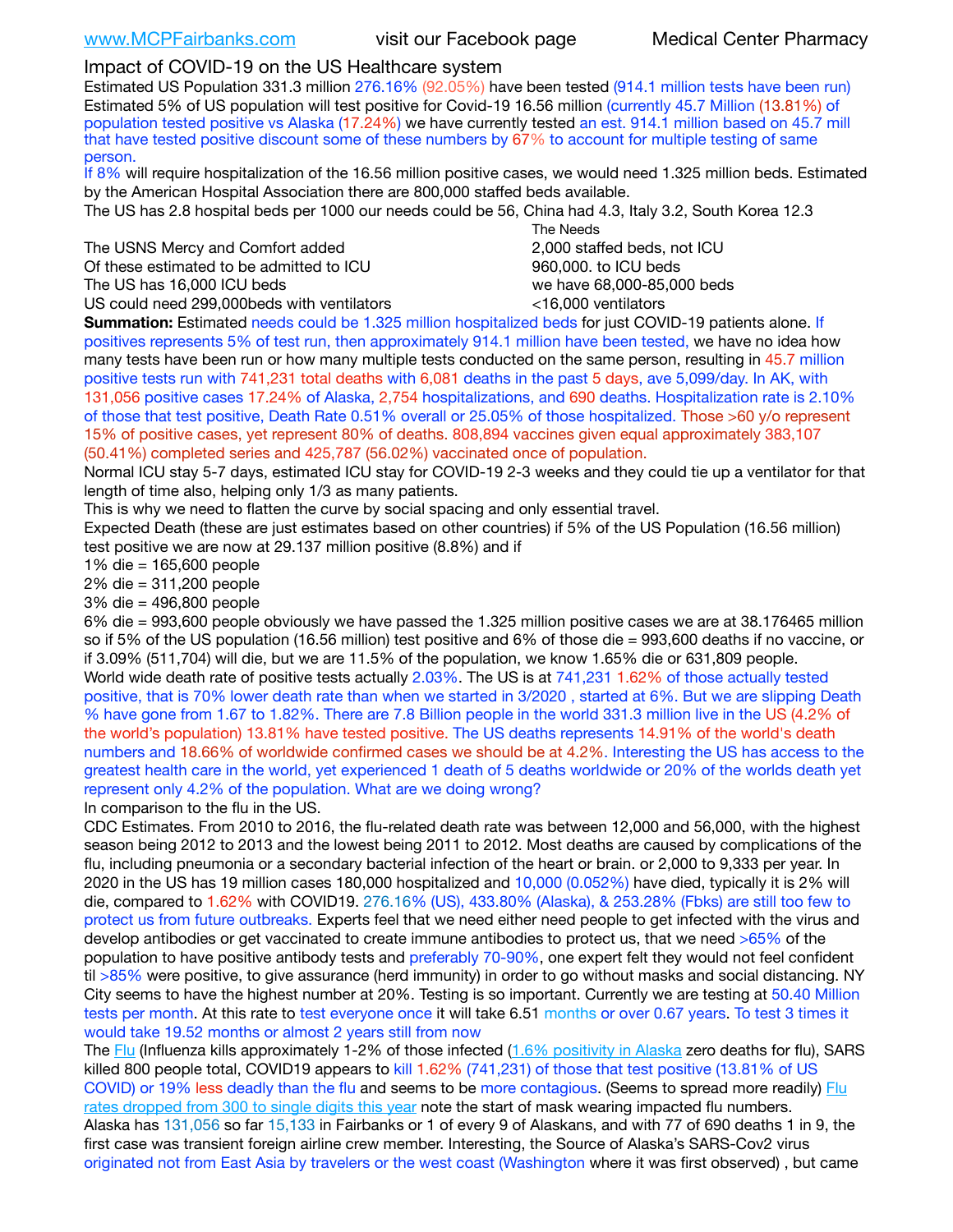[www.MCPFairbanks.com](http://www.MCPFairbanks.com) visit our Facebook page Medical Center Pharmacy

from the east coast of the US, and they were inoculated first from Europe, accordingly from New York's Governor and CDC. Currently 40 Variants known, only 14 of major concern in the US. (Europe's (china's)) Primary, plus an Ohio variant (COH.20G/501Y), California, [UK](https://www.cdc.gov/coronavirus/2019-ncov/transmission/variant-cases.html) (B.1.1.7), (7) South African (1.351), India (Delta), Delta-Plus, Peru (Lambda(C.37)), Mu (Columbia) and (2) Brazil (P.1), we have seen 6, Europe's (China) [variant,](https://www.webmd.com/lung/news/20210318/cdc-who-create-threat-levels-for-covid-variants?ecd=wnl_cvd_031921&ctr=wnl-cvd-031921&mb=kYbf7DsHb7YGjh/1RUkcAW0T6iorImAU1TDZh18RYs0=_Support_titleLink_2) California, Brazil, UK, South Africa, India (delta) now representing 96% of new tests, Mu (Columbia) the latest in Alaska so far, the last 5 in particular as they have a 50% increase in transmissibility vs 20% in the others over the China variant, the delta variant is 50% more transmissible than the UK (B.1.1.7) version, Mu(Columbia). For the latest in [Variance issues in Alaska](https://lnks.gd/l/eyJhbGciOiJIUzI1NiJ9.eyJidWxsZXRpbl9saW5rX2lkIjoxMDgsInVyaSI6ImJwMjpjbGljayIsImJ1bGxldGluX2lkIjoiMjAyMTA4MDUuNDQxMzM4NzEiLCJ1cmwiOiJodHRwOi8vZGhzcy5hbGFza2EuZ292L2RwaC9FcGkvaWQvc2l0ZWFzc2V0cy9wYWdlcy9odW1hbmNvdi9BS1NlcUNvbl9HZW5vbWljU2l0dWF0aW9uUmVwb3J0LnBkZiJ9.wjCZc7vYm_CIgdjPTJyJ9ehoQjtub_KeZLTKgTIA69A/s/500544915/br/110405970878-l)

**Best practice protection** is good personal Hygiene do not touch eyes, nose, mouth, wash hands frequently for at least 20-30 seconds, before you touch your face, and observe personal spacing of 6-18 feet. Remove your shoes in your house, frequently clean surface areas, let the cleaner sit 15-20 sec before wiping off. **We are recommending to wear any kind of mask.**

Drug treatment is being researched, but as yet not been verified, only suggested. Best to isolate those sick and isolate those most susceptible (old and preconditioned with risk factors)

**Risk factors:** Cardiovascular disease (56.6%), Obesity (41.7%), Diabetes (33.8%), age >60, respiratory problems, especially smokers or those who vape, High Blood Pressure

If you have been exposed self isolate for 2-4 weeks

One episode in China, a man tested negative for 27 days before showing symptoms. So Isolation may want to be considered up to 4 weeks not just 10-14 days.

Italy 1 in 10 positive cases admitted to ICU due to Hypoxic failure requiring mechanical ventilation. In NY it was 1 in 7 that required hospitalization, of the 5700 hospitalized 2634 were discharged (79% (2081)) or added

(21%(553)), 9 in 10 put on a ventilator died.

Public policy development and education is important.

**How Long does Covid-19 stay on objects**

|                 | Air (droplets in air, sneeze/cough)<br>Copper<br>skin (SARS-COV2)<br>droplets on skin (sneeze)<br>Cardboard (Amazon Box)<br>Plastic surfaces/Stainless Steel                                              | up to 3 hours<br>4 hrs<br>9.04 hrs<br>11 hours<br>24 hrs<br>72 hour | (Influenza virus 1.82 Hrs)<br>Vaccination in Alaska by Age                                                    |
|-----------------|-----------------------------------------------------------------------------------------------------------------------------------------------------------------------------------------------------------|---------------------------------------------------------------------|---------------------------------------------------------------------------------------------------------------|
| 30.00%          |                                                                                                                                                                                                           |                                                                     | 90.00%<br>Which Age group have received What % of the vaccine<br>What % of the Age Group have been Vaccinated |
| 22.50%          | Deaths % by Age (Who dies of the virus)<br>Test (+) % by Age (Who is carrying the virus)                                                                                                                  |                                                                     | 67.50%                                                                                                        |
| 15.00%<br>7.50% |                                                                                                                                                                                                           |                                                                     | 45.00%<br>22.50%                                                                                              |
| 0.00%           | 10-19 20-29 30-39 40-49 50-59 60-69 70-79<br>$0 - 9$                                                                                                                                                      | >80                                                                 | 0.00%<br>10-19 20-29 30-39 40-49 50-59 60-69 70-79 >80                                                        |
|                 | Updated graph numbers.<br>Project outward<br>Exhalation can spray<br>1.5 m $(4.9$ ft)<br>spittle (droplets)<br>2 m (6.6 ft)<br>Coughing<br>Sneeze<br>6 m (19.7 ft)<br>ممتحدثا المتلحق والمتحدث والمتنادحا |                                                                     | <b>Viral RNA</b><br><b>Viral Antiger</b><br><b>IqM</b>                                                        |

Development of immune response

Early viral testing tests to see if you currently have the virus.

Later antibody testing tells us if you have been exposed and survived. But does not tells us if you have immunities to the virus. We will need to have both tests done in order to open the community..

Viral Antigen and Viral RNA tells us you have the disease and can spread the disease and if you can or are currently sick. IgM (short term) and IgG (long term antibodies) tells us you have experienced the virus or had the vaccine, and got over it. You may be resistant if your [antibody levels](https://www.cdc.gov/coronavirus/2019-ncov/lab/resources/antibody-tests.html) are high enough. [Current](https://l.facebook.com/l.php?u=https://www.itv.com/news/2020-10-26/covid-19-antibody-levels-reduce-over-time-study-finds?fbclid=IwAR3Dapzh1qIH1EIOdUQI2y8THf7jfA4KBCaJz8Qg-8xe1YsrR4nsAHDIXSY&h=AT30nut8pkqp0heVuz5W2rT2WFFm-2Ab52BsJxZZCNlGsX58IpPkuVEPULbIUV_M16MAukx1Kwb657DPXxsgDN1rpOQ4gqBtQsmVYiWpnHPJo2RQsU6CPMd14lgLnQnFWxfVi6zvmw&__tn__=-UK-R&c%5B0%5D=AT1GaRAfR_nGAyqcn7TI1-PpvqOqEKXHnz6TDWvRStMnOSH7boQDvTiwTOc6VId9UES6LKiOmm2m88wKCoolkJyOFvakt2Z1Mw8toYWGGoWW23r0MNVBl7cYJXB_UOvGklNHaNnaNr1_S7NhT3BSykNOBg) [View of antibodies/immunity](https://www.livescience.com/antibodies.html)[.](https://www.itv.com/news/2020-10-26/covid-19-antibody-levels-reduce-over-time-study-finds) We have tested currently 433.80% (144.6%) of the Alaskan population and over little over 276.16% (92.05%) of the US population, discount these numbers by 67% to reflect multiple testing of the same person. To be safe, we need at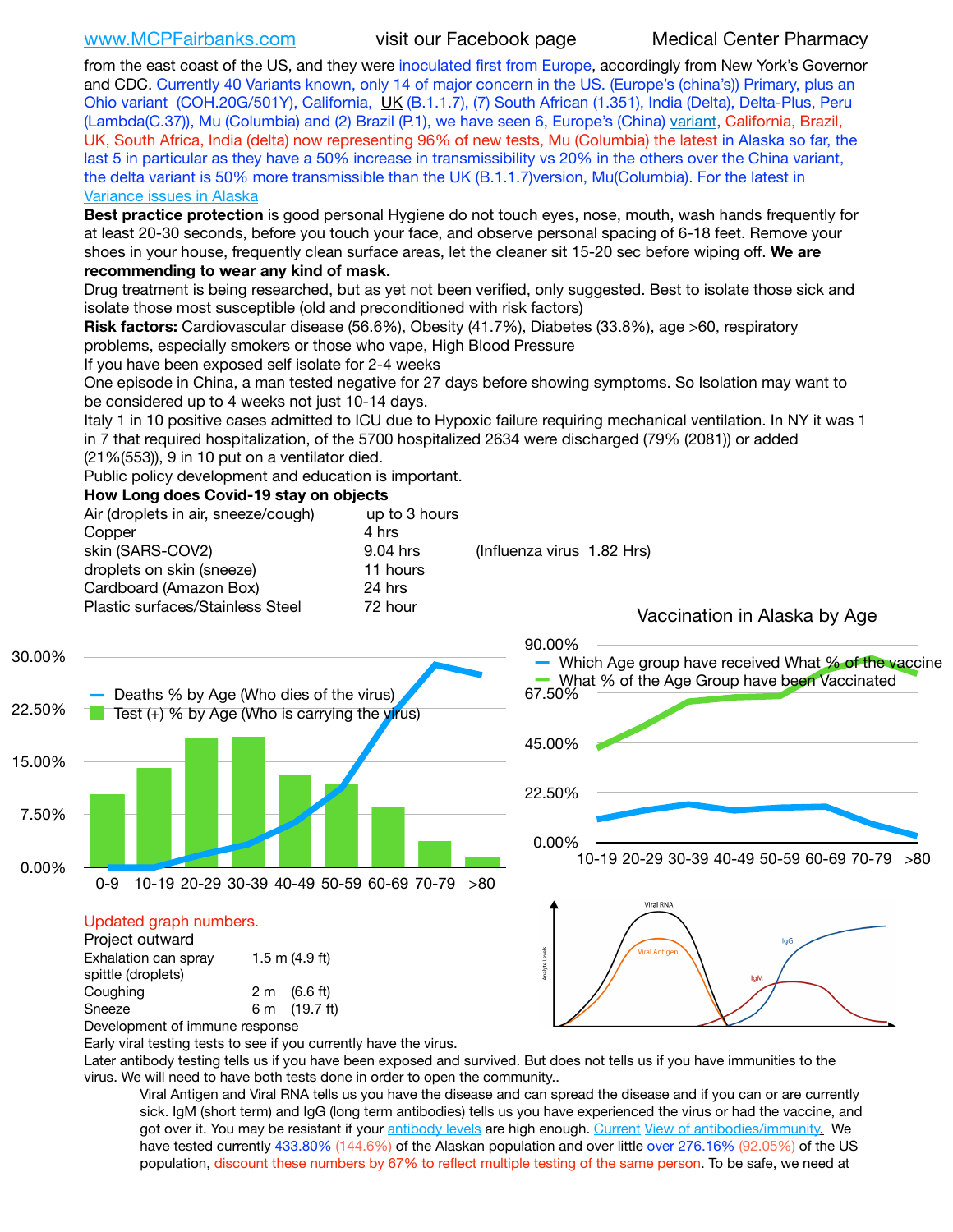least 25% to see if we are making progress, [60%](https://www.jhsph.edu/covid-19/articles/achieving-herd-immunity-with-covid19.html) to [barely qualify](https://www.nature.com/articles/d41586-020-02948-4) to be safe, and [70-90%](https://www.mayoclinic.org/herd-immunity-and-coronavirus/art-20486808) to be assured we will not see a second wave of sickness. Some experts will [not feel safe til we are at 85%](https://www.bannerhealth.com/healthcareblog/teach-me/what-is-herd-immunity). See bottom of last page to see how and where in Alaska do we and each of the boroughs stack up, compared to other states and the nation. Three types of clinical laboratory COVID-19 or SARS-CoV-2 tests are being developed:

Molecular Gene sequencing (current method), Viral antigen (testing parts of the virus), Host antibody tests (serology). They detect the virus in different ways.

Mask & [Mask Usage:](https://www.nationalgeographic.com/history/2020/03/how-cities-flattened-curve-1918-spanish-flu-pandemic-coronavirus/) N95 filter out 95% of the particles in the air 3 microns in size or larger.<br>19.19 misraps in size

| iviulu sizes die duuut                                   |                         |                |  |  |  |  |
|----------------------------------------------------------|-------------------------|----------------|--|--|--|--|
| Conflict                                                 | <b>Comba</b><br>t Death | Past 5<br>days |  |  |  |  |
| <b>Revolutionary</b><br>War                              | 8,000                   |                |  |  |  |  |
| Civil War                                                | 214,938                 |                |  |  |  |  |
| World War I                                              | 53,402                  |                |  |  |  |  |
| World War II                                             | 291,557                 |                |  |  |  |  |
| <b>Korean Conflict</b>                                   | 33,686                  |                |  |  |  |  |
| <b>Vietnam</b>                                           | 47,424                  |                |  |  |  |  |
| <b>Gulf War</b>                                          | 149                     |                |  |  |  |  |
| Afghanistan                                              | 1,833                   |                |  |  |  |  |
| Iraq                                                     | 3,836                   |                |  |  |  |  |
| 1918 Flu                                                 | 675,000                 |                |  |  |  |  |
| 9/11 deaths                                              | 2,977                   |                |  |  |  |  |
| <b>COVID19 deaths</b><br>from 1/20/2020 to<br>10/27/2021 | 741,231                 | 6,081          |  |  |  |  |

10-12 microns in size. Bacteria are larger, so is dust, Gas molecules and viruses are smaller. PM2.5 are 2.5 microns in size. **Viruses** can be 1 micron in size, 0.3 micron in size, or 0.1 microns in size, so they **will pass right through**. **We recommend wearing any mask, the mask may provide up to 5 times the protection** ver **wearing no mask at all**. It still **does not protect** the wearer from contracting the infection, it **can inhibit** the spreading, something is **better than nothing at all**. **Remember there is a clean side ( the side towards you) and a dirty side,** the side to the contaminated air is dirty. If you are COVID positive then this is reversed.

When handling the mask, do not touch the dirty side and then touch your face, Wash properly your hands first after touching the dirty side before touching your face. If you are infected the dirty side is the inside surface of the mask. Wash your homemade mask in hot water wash >133F (for at least 10 minutes) and rinse to sanitize with high heat >133F Plus and a weak bleach or peroxide (not Both) the mask. Daily if possible. If you are a frontline health care provider with a homemade fabric mask 2 hours. Do not touch the dirty side.

**Mask usage: 5/13/21 While the CDC** has changed it's recommendations for those who have gotten vaccinated to go mask free, except on Mass Transportation such as buses and airline, or when in crowded situations, like concerts.

Those that have not been vaccinated are still advised need to wear a mask, they are now the population at risk.

The risk has now increased for those non-vaccinated folks. They no longer have the masked people in the community to protect them. While those who have been vaccinated will not get sick or as sick. They can still pass, much more easily without the masks, the virus to those who have not been vaccinated to make them sick.

Therefore, it is even **more imperative** that those that have not been vaccinated, wear a mask to protect themselves, or get vaccinated. The sea of those with the potential to have the virus now are those <12 y/o of age, those >  $12y$ /o who have not been vaccinated, or those who have been vaccinated and are transitory carriers. Currently, this is about 50% of the US population and about 60% of the Alaskan population. And about 80% of all children under 18y/o at this moment.

**Alcohol solutions** should be 60-80% alcohol **70%** is optimal. **Keep wet and rub 30 seconds**, or Happy Birthday song sung 3 times. **Hydrogen peroxide diluted to 2%** or 4 teaspoonful per quart of water (20ml per 946ml) Bleach the same ratio **Vinegar and ammonia are good cleaning agents, but not disinfectants**. **Do not mix** any of these agents together, toxic fumes can result. **Disinfectants, in order to be effective**, should remain on the applied surface, to be cleaned moist **(wet) for 30 seconds to 4 minutes** depending on material. Caution may dissolve glue or adhesives or bleach and discolor items, check with manufacturers. Do not let it get inside electronic devices. UV (10 minutes), [UV light](http://www.docreviews.me/best-uv-boxes-2020/?fbclid=IwAR3bvFtXB48OoBBSvYvTEnKuHNPbipxM6jUo82QUSw9wckxjC7wwRZWabGw) only kills where it can see.

### **Myths**

Taking hot baths, using colloidal silver, eating garlic soup, gargling with bleach are not proven to be effective. We have already seen using chloroquine taking the wrong form in the wrong dose can be fatal, one death and one critically injured. (see Arizona couple after listening to the past-president)

**We have heard of all kinds of cures.** To date there is no curative or preventative treatments, only supportive therapy. At this point there is **no proof** that Quinine, zinc, Hydroxychloroquine, Chloroquine, or Vitamin C works. As they say wives-tale at best, irresponsible reporting most likely. We have seen no information that they work. There have been ineffective dosing issues, over-dosing issues, permanently killing the senses of smell or taste, inappropriate usage, cardiac arrhythmias, and death from the usage of these agents have been reported.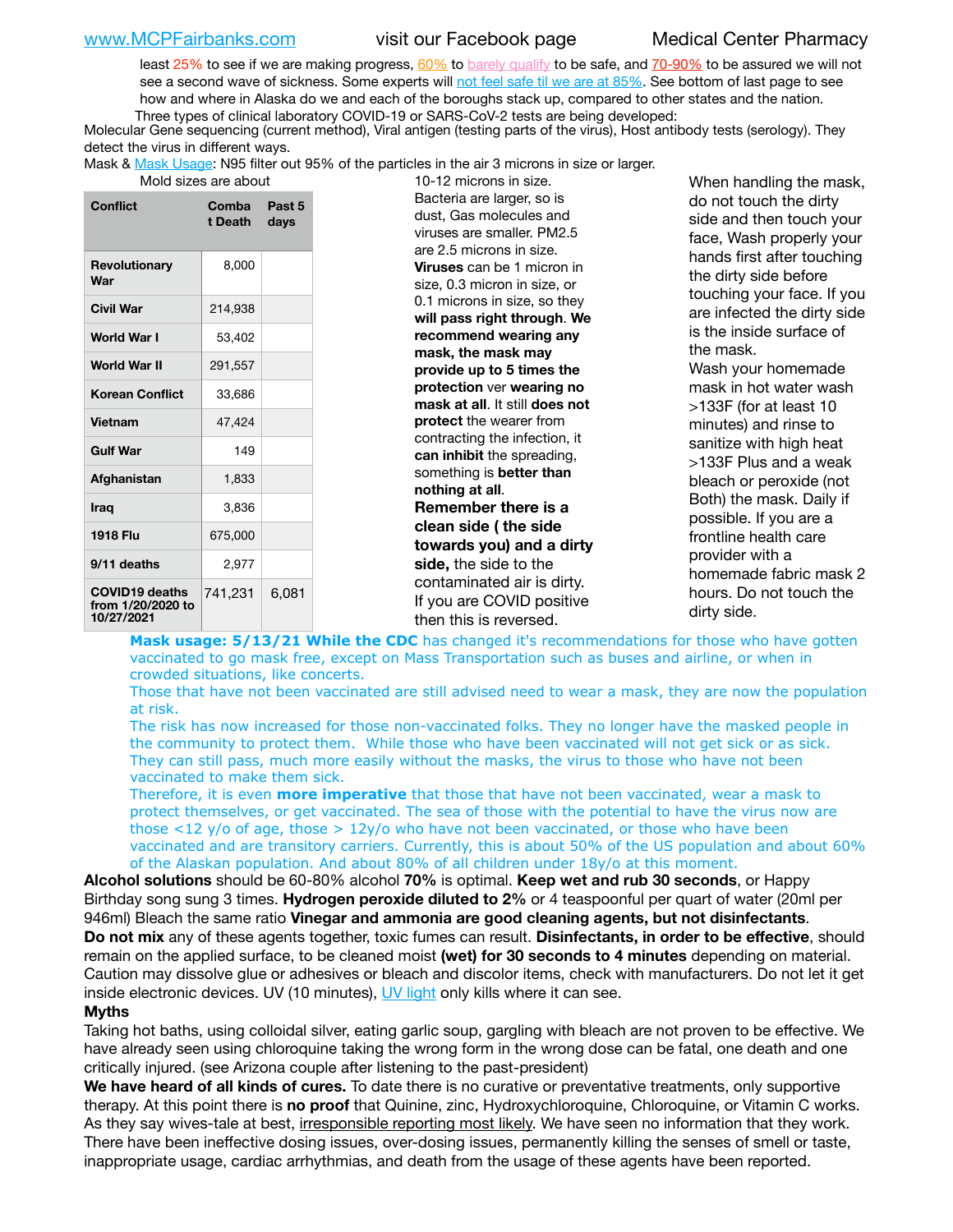## [www.MCPFairbanks.com](http://www.MCPFairbanks.com) visit our Facebook page Medical Center Pharmacy

The virus may die out with heat of summer, or cold weather, this is a myth, There are a couple of studies at show the virus can withstand 98F. We know the body tries to use up to 104F to potentiate our immune system, to kill viruses. Taking NSAID, Aspirin, Ach-Inhibitors, Arb's and you get the COVID-19 infection are not contraindicated and no clinical evidence that says you should stop any of these classes of medications. It would be misguided and ill advised if you did so, In other words, Unless your doctor makes changes, keep taking your medications unless told to do otherwise.

**Vaccine Myths and Fake information:** There are no microchips, tracking devices, fetus tissue, at all in the vaccines. Vaccines will not and can not change your DNA., It can not change the fertility of men or women. It seems to be safe to the fetus and pregnant women. You should continue to wear a mask til we get to Herd Immunity levels, but can remove masks if you are outdoors, but not at concerts where you are close together. You should still get vaccinated complete series) even if you got COVID. If you have some of the co-morbidities, it is important that you do get vaccinated, the side effects of the vaccine will be milder and survivable than getting COVID. When you have questions, ask a pharmacist or your doctor.

As of 12/21/20, DHSS was aware of 11 reports regarding possible allergic reactions from Alaska's hospitals to CDC: Bartlett Regional Hospital (8), Providence Alaska (2) and Fairbanks Memorial Hospital (1). Two were identified as anaphylaxis and one of those resulted in hospitalization for ongoing monitoring. In the other three cases, symptoms were mild and not considered anaphylaxis. the hospitalized patient has been discharged and is doing well. The CDC said there appears to be no obvious geographic clustering of these reactions, nor was a specific production lot involved. People who experience anaphylaxis after the first dose should not receive

a second dose, according to CDC recommendations. For being one of the first states in that nation to start vaccinating, those <16y/o, we have slowed down vaccinations to where we are now way behind. More people are getting sick more frequently. Soon we will have more deaths. Due to vaccination resistance, Alaska has pushed itself into near last place, in the nation, as to when we will reach "herd immunity". This is the date when we can safely remove our masks and other restrictions. Check our website [www.MCPFairbanks.com](http://www.MCPFairbanks.com) for the 13 testing sites in the interior of Alaska.

Who is eligible now? All Alaskans >12 y/o, can receive the Pfizer vaccine and those >16 y/o can receive all of the other vaccines, all visitors can get vaccinated. Johnson and Johnson, has been reinstated, but I would caution not



to give it to women 12-50 years old. For details about eligibility, to find a provider visit [covidvax.alaska.gov.](https://lnks.gd/l/eyJhbGciOiJIUzI1NiJ9.eyJidWxsZXRpbl9saW5rX2lkIjoxMDYsInVyaSI6ImJwMjpjbGljayIsImJ1bGxldGluX2lkIjoiMjAyMTAxMjguMzQwODU3NjEiLCJ1cmwiOiJodHRwOi8vZGhzcy5hbGFza2EuZ292L2RwaC9FcGkvaWQvUGFnZXMvQ09WSUQtMTkvdmFjY2luZS5hc3B4In0.-Xwhl42jAWOMS7ewfS85uxwrwjohCso3Sb81DuDKtxU/s/500544915/br/93796640171-l) for vaccination sites or call 1-907-646-3322 for questions [covid19vaccine@alaska.gov](mailto:covid19vaccine@alaska.gov?subject=COVID19%20Vaccine%20questions) 9 am – 6:30 pm Monday - Friday and 9 am-4:30 pm Saturday and Sunday. You may be put on hold, but you will not need to leave a message for a return phone call if you call within business hours. Keep these tips in mind when scheduling. checkout our website [www.MCPFairbanks.com](http://www.MCPFairbanks.com) Please keep these tips in mind when scheduling. Be sure to keep and save your proof of vaccination cards as you may need it for travel purposes in the future. Gao Fu, the director of the China Centers for Disease Control, admitted on 4/10/2021 that the country's vaccines don't exactly give Covid-19 a knockout blow. One study from Brazil found that the vaccine from the Chinese company Sinovac was 50.4% effective, compared to Pfizer's 97%. Fu said the government is looking for ways to boost effectiveness.

# Many Alaskans live with underlying health concerns

You can not change your age but you can affect change with other risk factors. Nov. 17, 2020 for more information check out [Alaska DHSS Insights](http://dhss.alaska.gov/dph/Epi/id/Pages/COVID-19/blog/20201117.aspx)

Epidemiologists within the Section of Chronic Disease Prevention and Health Promotion analyzed reports from about 8,500 randomly-selected Alaska adults who participated in the annual [Behavioral Risk Factor Surveillance System \(BRFSS\)](http://dhss.alaska.gov/dph/Chronic/Pages/brfss/default.aspx) telephone survey between 2016 and 2018. About 67% of Alaska adults — two out of three — have at least one of the following ongoing health concerns that have been shown to increase chances for serious illness from COVID-19:

- 46% of Alaska adults are current or former smokers
- 32% have obesity BMI >30.0
- 8% have type 1 or type 2 diabetes
- 6% have chronic obstructive pulmonary disease (COPD)
- 5% have heart disease or have had a heart attack
- 2% have chronic kidney disease

# **Older age and other health concerns can lead to COVID-19 complications**